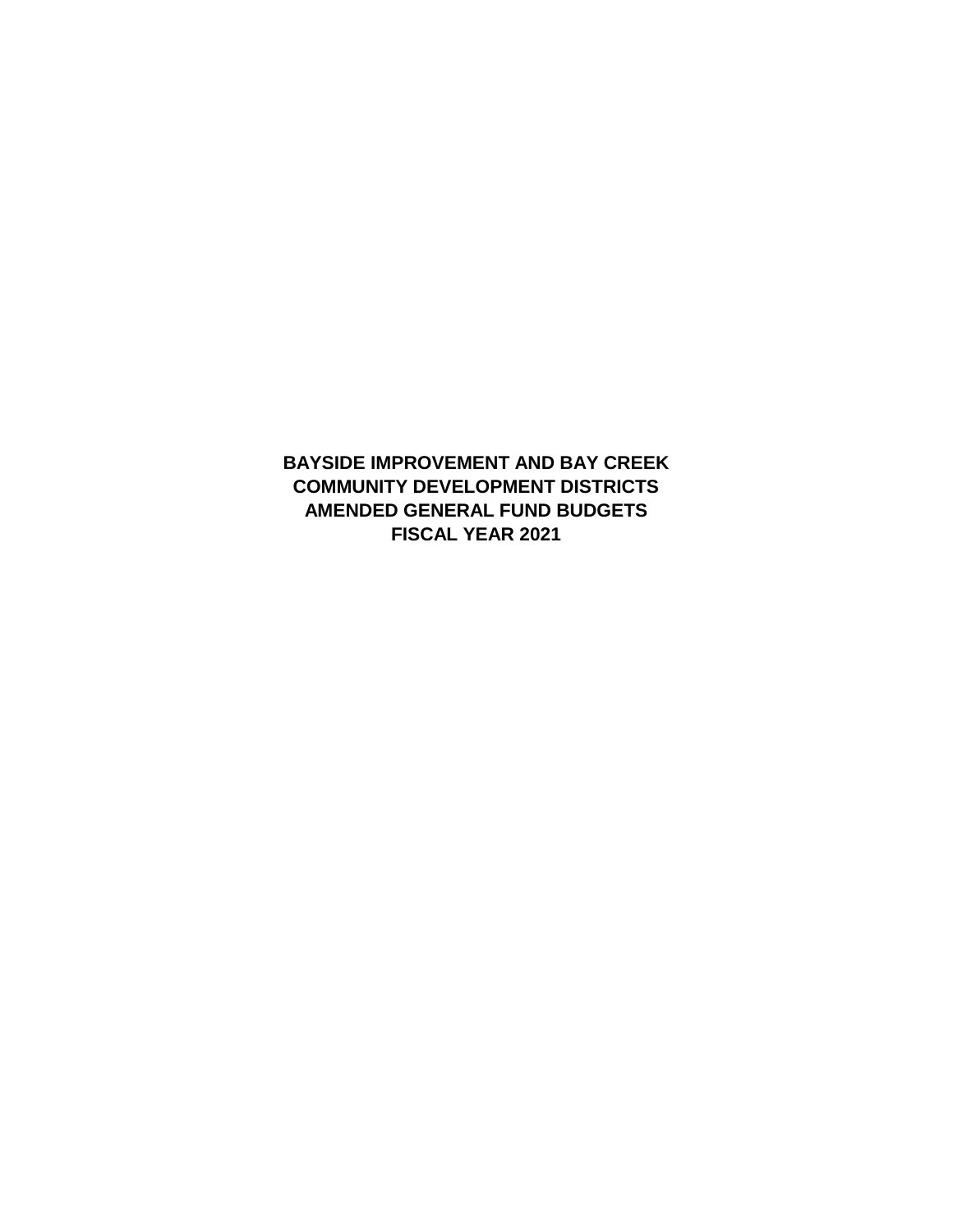### **BAYSIDE IMPROVEMENT AND BAY CREEK COMMUNITY DEVELOPMENT DISTRICTS GENERAL FUND 001/101 COMBINED AMENDED BUDGETS FISCAL YEAR 2021**

|                                                  | Adopted<br><b>Budget</b><br>FY 2021 | Proposed<br>Change | Amended<br><b>Budget</b><br>FY 2021 |
|--------------------------------------------------|-------------------------------------|--------------------|-------------------------------------|
| <b>REVENUES</b>                                  |                                     |                    |                                     |
| Assessment levy: on-roll - gross                 | \$<br>2,321,727                     | \$<br>18           | \$2,321,745                         |
| Allowable discounts (3%)*                        | (69, 652)                           |                    | (69, 652)                           |
| Assessment levy: on-roll - net                   | 2,252,075                           | 18                 | 2,252,093                           |
| Interest                                         | 1,500                               | 2                  | 1,502                               |
| Street sweeping                                  | 10,000                              |                    | 10,000                              |
| <b>Total revenues</b>                            | 2,263,575                           | 20                 | 2,263,595                           |
| <b>EXPENDITURES</b>                              |                                     |                    |                                     |
| <b>Professional fees</b>                         |                                     |                    |                                     |
| Supervisors                                      | 19,377                              | 1                  | 19,378                              |
| Engineering                                      | 18,750                              |                    | 18,750                              |
| Legal                                            | 18,750                              |                    | 18,750                              |
| Audit                                            | 18,000                              |                    | 18,000                              |
|                                                  | 42,000                              |                    | 42,000                              |
| Management                                       | 16,799                              |                    | 16,799                              |
| Accounting & payroll                             | 5,040                               |                    | 5,040                               |
| Computer services<br>Assessment roll preparation | 8,476                               |                    | 8,476                               |
| Telephone                                        | 950                                 |                    | 950                                 |
|                                                  | 1,350                               |                    | 1,350                               |
| Postage & reproduction                           |                                     |                    |                                     |
| Printing and binding                             | 4,918                               |                    | 4,918                               |
| <b>Legal Notices and Communications</b>          | 1,125                               |                    | 1,125                               |
| Office supplies                                  | 150                                 |                    | 150                                 |
| Subscriptions and memberships                    | 263                                 |                    | 263                                 |
| ADA website compliance                           | 253                                 |                    | 253                                 |
| Insurance                                        | 16,350                              |                    | 16,350                              |
| Miscellaneous (bank fees)                        | 6,750                               |                    | 6,750                               |
| Total professional fees                          | 179,301                             | 1                  | 179,302                             |
| <b>Field management</b>                          |                                     |                    |                                     |
| Other contractual                                | 37,799                              |                    | 37,799                              |
| Total field management                           | 37,799                              |                    | 37,799                              |
| Water management services                        |                                     |                    |                                     |
| NPDES program                                    | 3,165                               |                    | 3,165                               |
| Other contractual services: lakes                | 180,405                             |                    | 180,405                             |
| Other contractual services: wetlands             | 36,714                              |                    | 36,714                              |
| Other contractual services: culverts/drains      | 25,320                              |                    | 25,320                              |
| Other contractual services: lake health          | 6,330                               |                    | 6,330                               |
| Aquascaping                                      | 18,990                              |                    | 18,990                              |
| Capital outlay                                   | 9,495                               |                    | 9,495                               |
| Repairs and Maintenance (Aerators)               | 9,495                               |                    | 9,495                               |
| Total water management                           | 289,914                             |                    | 289,914                             |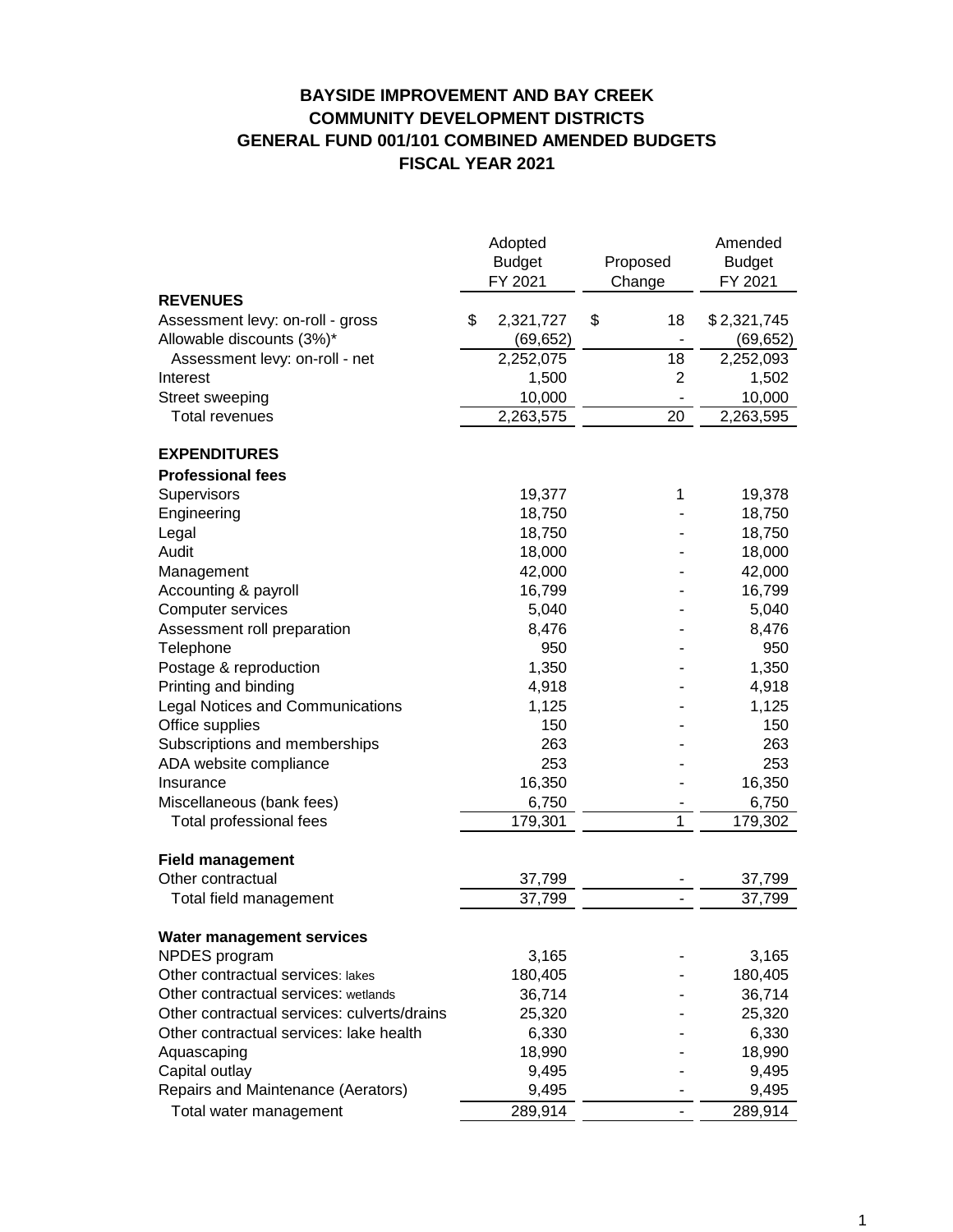# **BAYSIDE IMPROVEMENT AND BAY CREEK COMMUNITY DEVELOPMENT DISTRICTS GENERAL FUND 001/101 COMBINED AMENDED BUDGETS FISCAL YEAR 2021**

|                                                             | Adopted          |                | Amended          |
|-------------------------------------------------------------|------------------|----------------|------------------|
|                                                             | <b>Budget</b>    | Proposed       | <b>Budget</b>    |
|                                                             | FY 2021          | Change         | FY 2021          |
| <b>EXPENDITURES AND OTHER USES (continued)</b>              |                  |                |                  |
| <b>Street lighting</b>                                      |                  |                |                  |
| <b>Contractual Services</b>                                 | 40,000           |                | 40,000           |
| Electricity                                                 | 39,000           |                | 39,000           |
| Total street lighting                                       | 79,000           |                | 79,000           |
|                                                             |                  |                |                  |
| <b>Landscape services</b>                                   |                  |                |                  |
| Supervisor<br>Personnel services                            | 111,000          |                | 111,000          |
| Other contractual- horticulturalists                        | 925,000<br>3,000 |                | 925,000<br>3,000 |
|                                                             |                  |                | 1,500            |
| Other contractual-training<br>Maintenance tracking software | 1,500<br>12,000  |                | 12,000           |
|                                                             |                  |                |                  |
| Capital outlay: equipment<br>Fuel                           | 55,000<br>22,000 |                | 55,000           |
|                                                             | 45,000           |                | 22,000<br>45,000 |
| Repairs and maintenance (parts)<br>Insurance                | 13,986           |                | 13,986           |
| Minor operating equipment                                   | 20,000           |                | 20,000           |
| Horticulture dumpster                                       | 35,000           |                | 35,000           |
| Employee uniforms                                           | 25,000           |                | 25,000           |
| Chemicals                                                   | 60,000           |                | 60,000           |
| Flower program                                              | 125,000          |                | 125,000          |
| Mulch program                                               | 77,000           |                | 77,000           |
| Plant replacement program                                   | 50,000           |                | 50,000           |
| Other contractual - tree trimming                           | 9,495            |                | 9,495            |
| Fountain maintenance                                        | 7,500            | 1              | 7,501            |
| Office operations                                           | 25,000           |                | 25,000           |
| Monument maintenance                                        | 20,000           |                | 20,000           |
| Total landscape services                                    | 1,642,481        | $\overline{1}$ | 1,642,482        |
|                                                             |                  |                |                  |
| <b>Roadway services</b>                                     |                  |                |                  |
| Personnel                                                   | 7,580            |                | 7,580            |
| Repairs and maintenance - parts                             | 7,500            | 1              | 7,501            |
| Insurance                                                   | 1,500            |                | 1,500            |
| Total roadway services                                      | 16,580           | $\mathbf{1}$   | 16,581           |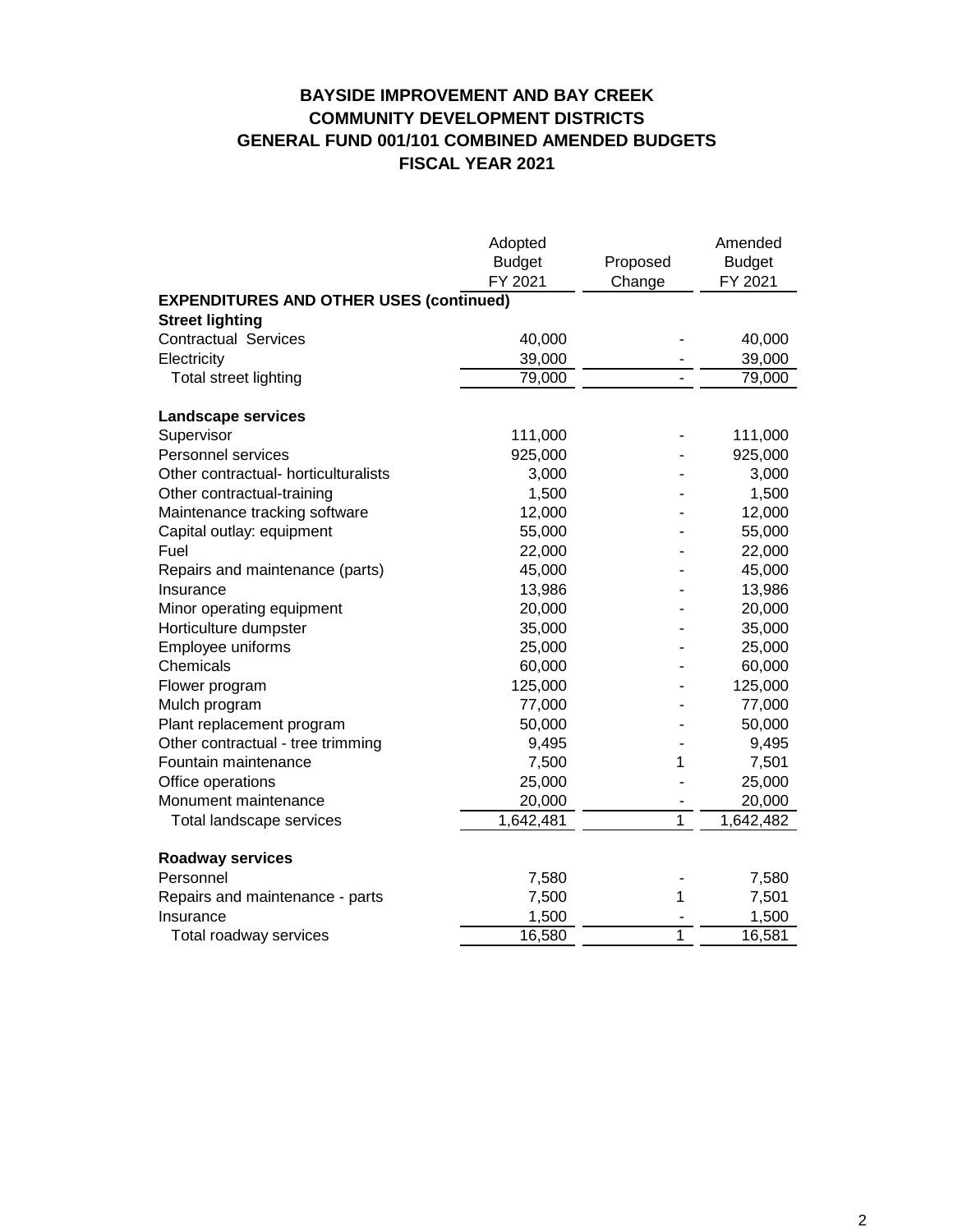# **BAYSIDE IMPROVEMENT AND BAY CREEK COMMUNITY DEVELOPMENT DISTRICTS GENERAL FUND 001/101 COMBINED AMENDED BUDGETS FISCAL YEAR 2021**

|                                                   | Adopted<br><b>Budget</b><br>FY 2021 | Proposed<br>Change | Amended<br><b>Budget</b><br>FY 2021 |
|---------------------------------------------------|-------------------------------------|--------------------|-------------------------------------|
| <b>EXPENDITURES (continued)</b>                   |                                     |                    |                                     |
| <b>Parks &amp; recreation</b>                     |                                     |                    |                                     |
| <b>Utilities</b>                                  | 8,500                               |                    | 8,500                               |
| Operating supplies                                | 1,000                               |                    | 1,000                               |
| Total parks and recreation                        | 9,500                               |                    | 9,500                               |
| Other fees & charges                              |                                     |                    |                                     |
| Property appraiser                                | 3,600                               |                    | 3,600                               |
| Tax collector                                     | 5,400                               | 17                 | 5,417                               |
| Total other fees & charges                        | 9,000                               | 17                 | 9,017                               |
| Total expenditures                                | 2,263,575                           | 20                 | 2,263,595                           |
| Excess/(deficiency) of revenues                   |                                     |                    |                                     |
| over/(under) expenditures                         |                                     |                    |                                     |
| Fund balance - beginning (unaudited)<br>Assigned: | 411,541                             |                    | 801,804                             |
| 3 months working capital                          |                                     | 565,899            | 565,899                             |
| Unassigned                                        | 411,541                             | (175, 636)         | 235,905                             |
| Fund balance - ending (projected)                 | \$<br>411,541                       | \$<br>390,263      | \$<br>801,804                       |

\*The tax collector allows for a 4% discount; however, the District has elected

to budget for 3% as 4% has not been realized historically. As such, if the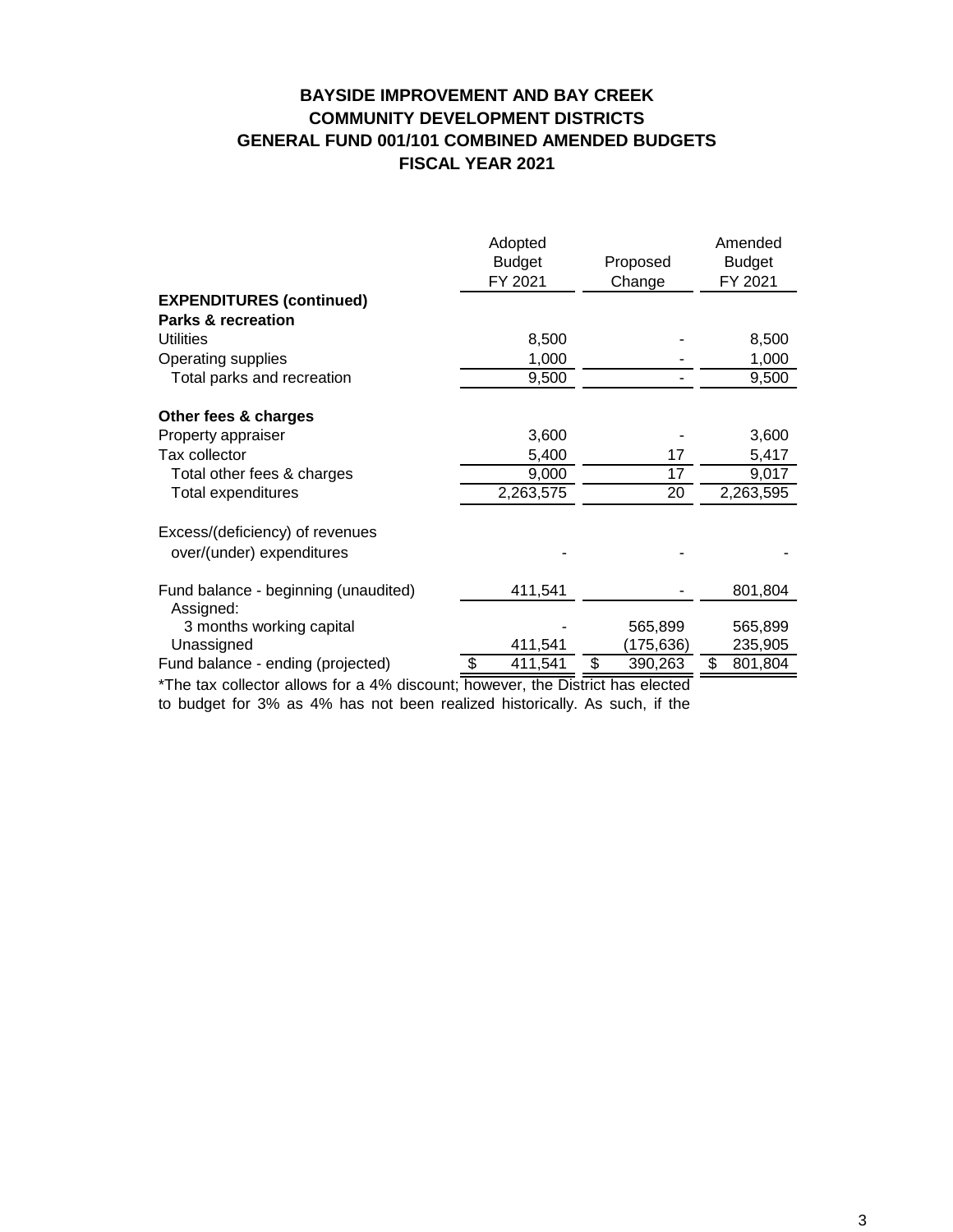#### **BAYSIDE IMPROVEMENT COMMUNITY DEVELOPMENT DISTRICT GENERAL FUND 001 AMENDED BUDGET FISCAL YEAR 2021**

|                                             | Adopted<br><b>Budget</b><br>FY 2021 | Proposed<br>Change | Amended<br><b>Budget</b><br>FY 2021 |
|---------------------------------------------|-------------------------------------|--------------------|-------------------------------------|
| <b>REVENUES</b>                             |                                     |                    |                                     |
| Assessment levy: on-roll - gross            | \$1,869,496                         | \$                 | \$1,869,496                         |
| Allowable discounts (3%)*                   | (56,085)                            |                    | (56,085)                            |
| Assessment levy: on-roll - net              | 1,813,411                           |                    | 1,813,411                           |
| Interest                                    | 1,211                               |                    | 1,211                               |
| Street sweeping                             | 8,072                               |                    | 8,072                               |
| <b>Total revenues</b>                       | 1,822,694                           |                    | 1,822,694                           |
| <b>EXPENDITURES</b>                         |                                     |                    |                                     |
| <b>Professional fees</b>                    |                                     |                    |                                     |
| Supervisors**                               | 9,689                               |                    | 9,689                               |
| Engineering                                 | 15,214                              |                    | 15,214                              |
| Legal                                       | 15,214                              |                    | 15,214                              |
| Audit**                                     | 9,000                               |                    | 9,000                               |
| Management                                  | 34,079                              |                    | 34,079                              |
| Accounting & payroll                        | 13,631                              |                    | 13,631                              |
| Computer services                           | 4,089                               |                    | 4,089                               |
| Assessment roll preparation                 | 6,877                               |                    | 6,877                               |
| Telephone                                   | 771                                 |                    | 771                                 |
| Postage & reproduction                      | 1,095                               |                    | 1,095                               |
| Printing and binding                        | 3,990                               |                    | 3,990                               |
| Legal Notices and Communications            | 913                                 |                    | 913                                 |
| Office supplies                             | 122                                 |                    | 122                                 |
| Subscriptions and memberships               | 213                                 |                    | 213                                 |
| ADA website compliance                      | 205                                 |                    | 205                                 |
| Insurance**                                 | 8,175                               |                    | 8,175                               |
| Miscellaneous (bank fees)                   | 5,477                               |                    | 5,477                               |
| Total professional fees                     | 128,754                             |                    | 128,754                             |
| <b>Field management</b>                     |                                     |                    |                                     |
| Other contractual                           | 30,670                              |                    | 30,670                              |
| Total field management                      | 30,670                              |                    | 30,670                              |
| Water management services                   |                                     |                    |                                     |
| NPDES program                               | 2,568                               |                    | 2,568                               |
| Other contractual services: lakes           | 146,381                             |                    | 146,381                             |
| Other contractual services: wetlands        | 29,790                              |                    | 29,790                              |
| Other contractual services: culverts/drains | 20,545                              |                    | 20,545                              |
| Other contractual services: lake health     | 5,136                               |                    | 5,136                               |
| Aquascaping                                 | 15,408                              |                    | 15,408                              |
| Capital outlay                              | 7,704                               |                    | 7,704                               |
| Repairs and Maintenance (Aerators)          | 7,704                               |                    | 7,704                               |
| Total water management                      | 235,236                             |                    | 235,236                             |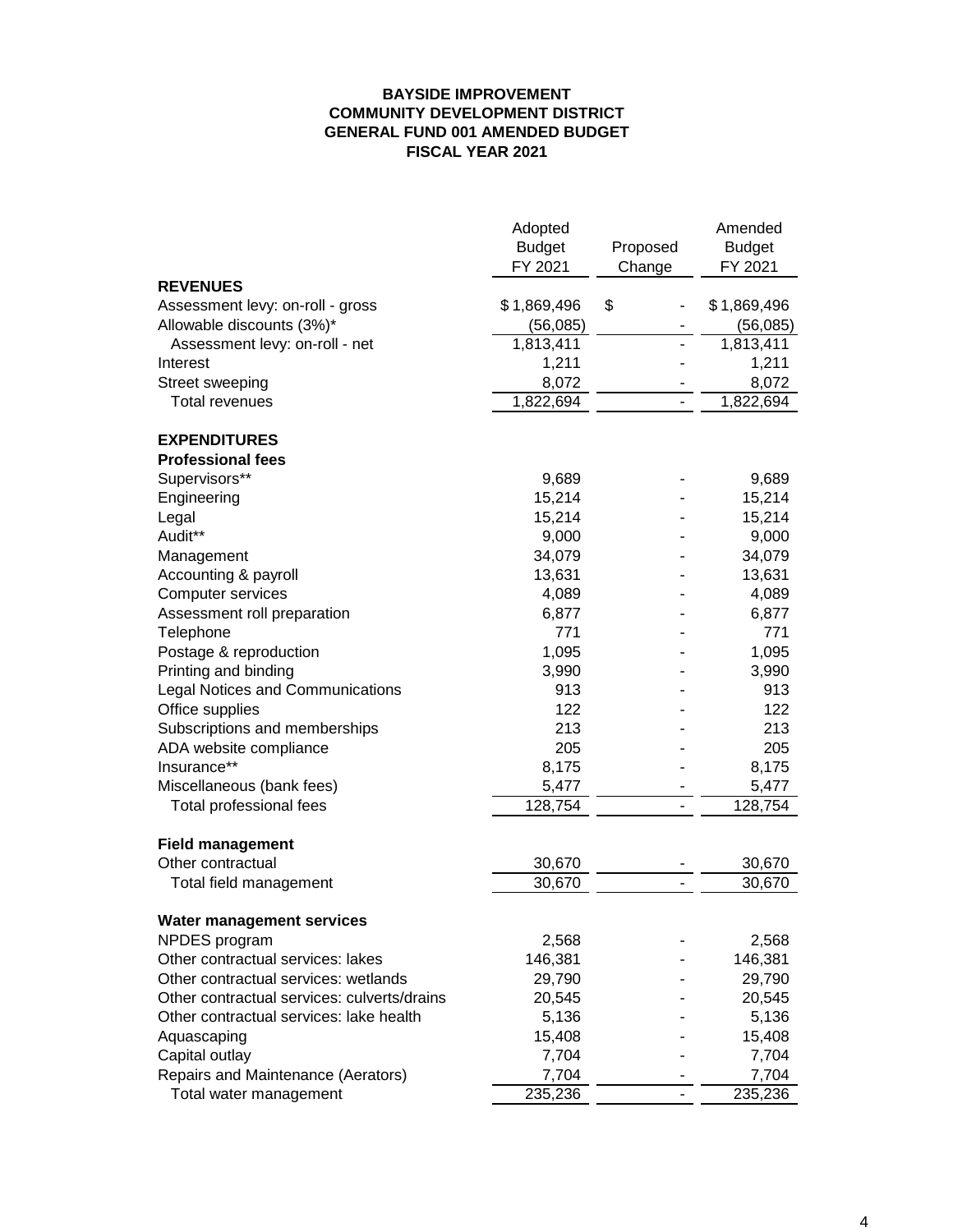#### **BAYSIDE IMPROVEMENT COMMUNITY DEVELOPMENT DISTRICT GENERAL FUND 001 AMENDED BUDGET FISCAL YEAR 2021**

|                                      | Adopted                |          | Amended       |
|--------------------------------------|------------------------|----------|---------------|
|                                      | <b>Budget</b>          | Proposed | <b>Budget</b> |
|                                      | FY 2021                | Change   | FY 2021       |
| <b>EXPENDITURES (continued)</b>      |                        |          |               |
| <b>Street lighting</b>               |                        |          |               |
| <b>Contractual Services</b>          | 32,456                 |          | 32,456        |
| Electricity                          | 31,645                 |          | 31,645        |
| Total street lighting                | 64,101                 |          | 64,101        |
| Landscape services                   |                        |          |               |
| Supervisor                           | 90,065                 |          | 90,065        |
| Personnel services                   | 750,545                |          | 750,545       |
| Other contractual- horticulturalists | 2,434                  |          | 2,434         |
| Other contractual-training           | 1,217                  |          | 1,217         |
| Maintenance tracking software        | 9,737                  |          | 9,737         |
| Capital outlay: equipment            | 44,627                 |          | 44,627        |
| Fuel                                 | 17,851                 |          | 17,851        |
| Repairs and maintenance (parts)      | 36,513                 |          | 36,513        |
| Insurance                            | 11,348                 |          | 11,348        |
| Minor operating equipment            | 16,228                 |          | 16,228        |
| Horticulture dumpster                | 28,399                 |          | 28,399        |
| Employee uniforms                    | 20,285                 |          | 20,285        |
| Chemicals                            | 48,684                 |          | 48,684        |
| Flower program                       | 101,425                |          | 101,425       |
| Mulch program                        | 62,478                 |          | 62,478        |
| Plant replacement program            | 40,570                 |          | 40,570        |
| Other contractual - tree trimming    | 7,704                  |          | 7,704         |
| Fountain maintenance                 | 6,086                  |          | 6,086         |
| Office operations                    | 20,285                 |          | 20,285        |
| Monument maintenance                 | 16,228                 |          | 16,228        |
| Total landscape services             | $\overline{1,332,709}$ |          | 1,332,709     |
| <b>Roadway services</b>              |                        |          |               |
| Personnel                            | 6,150                  |          | 6,150         |
| Repairs and maintenance - parts      | 6,086                  |          | 6,086         |
| Insurance                            | 1,217                  |          | 1,217         |
| Total roadway services               | 13,453                 |          | 13,453        |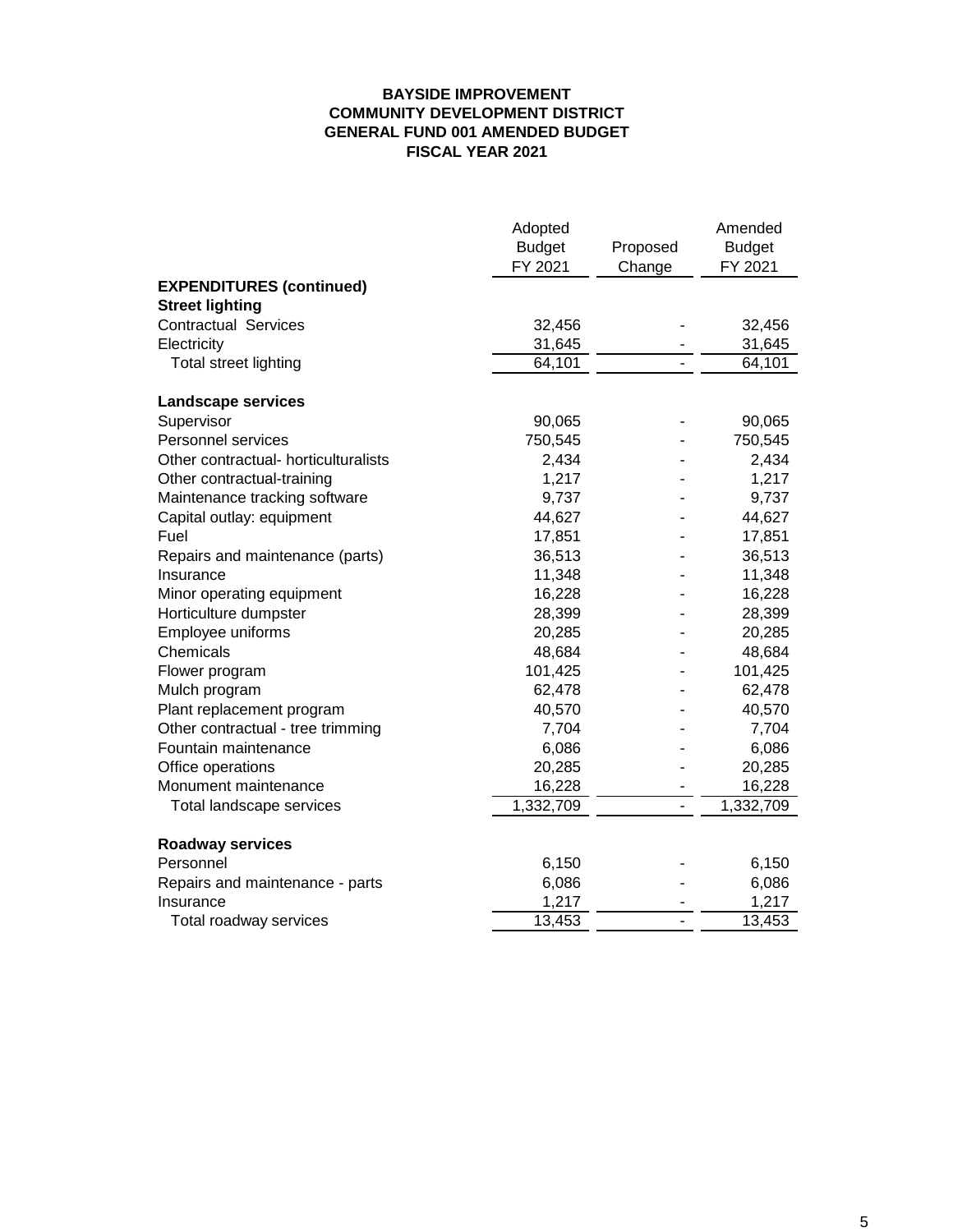#### **BAYSIDE IMPROVEMENT COMMUNITY DEVELOPMENT DISTRICT GENERAL FUND 001 AMENDED BUDGET FISCAL YEAR 2021**

|                                      | Adopted<br><b>Budget</b><br>FY 2021 | Proposed<br>Change | Amended<br><b>Budget</b><br>FY 2021 |
|--------------------------------------|-------------------------------------|--------------------|-------------------------------------|
| <b>EXPENDITURES (continued)</b>      |                                     |                    |                                     |
| <b>Parks &amp; recreation</b>        |                                     |                    |                                     |
| <b>Utilities</b>                     | 8,160                               |                    | 8,160                               |
| Operating supplies                   | 960                                 |                    | 960                                 |
| Total parks and recreation           | 9,120                               |                    | 9,120                               |
| Other fees & charges                 |                                     |                    |                                     |
| Property appraiser                   | 3,456                               |                    | 3,456                               |
| Tax collector                        | 5,184                               | 11                 | 5,195                               |
| Total other fees & charges           | 8,640                               | 11                 | 8,651                               |
| Total expenditures                   | 1,822,683                           | 11                 | 1,822,694                           |
| Excess/(deficiency) of revenues      |                                     |                    |                                     |
| over/(under) expenditures            | 11                                  | (11)               |                                     |
|                                      |                                     |                    |                                     |
| Fund balance - beginning (unaudited) | 279,944                             |                    | 513,843                             |
| Assigned:                            |                                     |                    |                                     |
| 3 months working capital             |                                     | 455,674            | 455,674                             |
| Unassigned                           | 279,955                             | (221,786)          | 58,169                              |
| Fund balance - ending (projected)    | \$<br>279,955                       | \$                 | \$<br>513,843                       |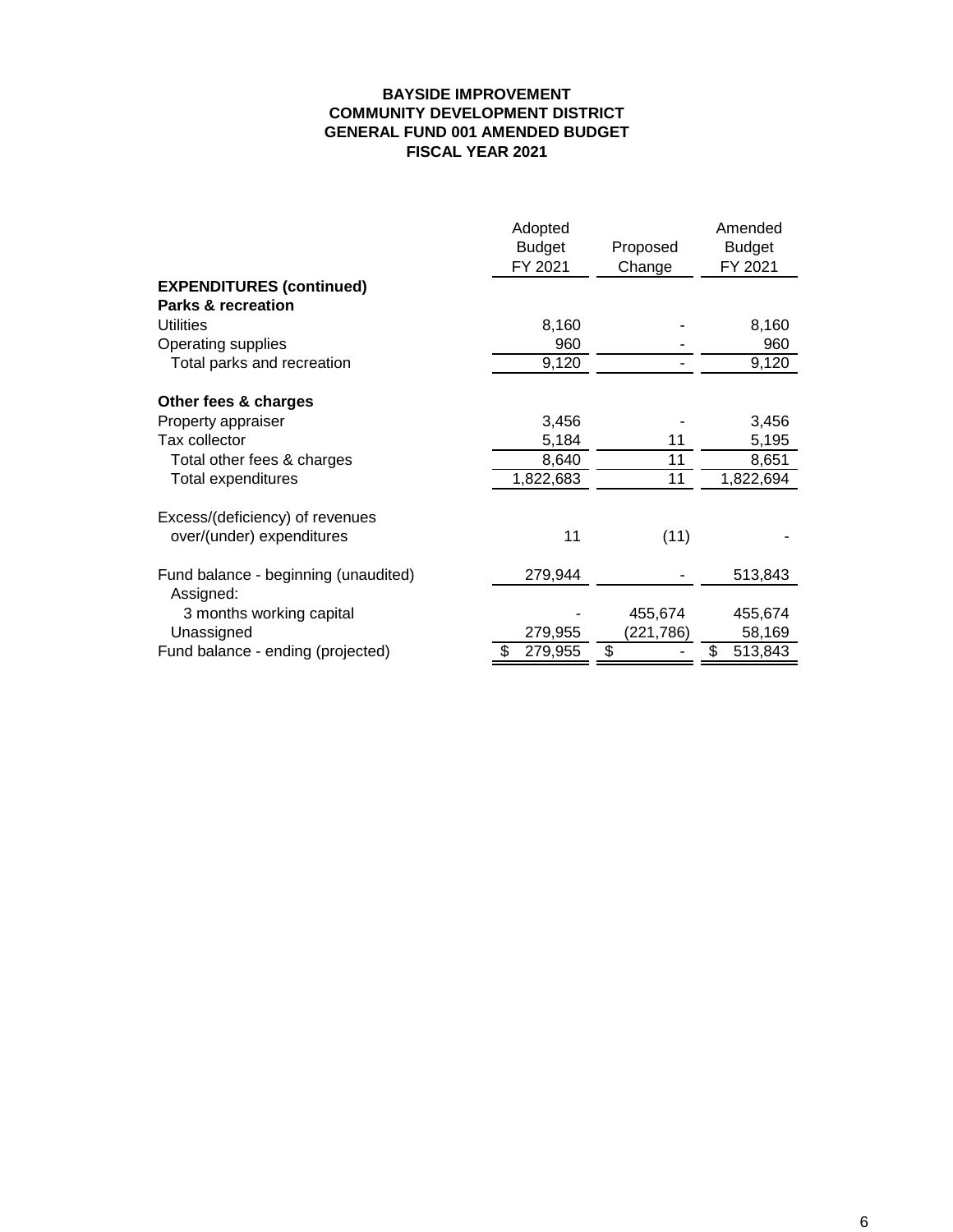# **BAY CREEK COMMUNITY DEVELOPMENT DISTRICT GENERAL FUND 101 AMENDED BUDGET FISCAL YEAR 2021**

|                                             | Adopted       |                | Amended       |
|---------------------------------------------|---------------|----------------|---------------|
|                                             | <b>Budget</b> | Proposed       | <b>Budget</b> |
|                                             | FY 2021       | Change         | FY 2021       |
| <b>REVENUES</b>                             |               |                |               |
| Assessment levy: on-roll - gross            | \$452,249     | \$             | \$452,249     |
| Allowable discounts (3%)*                   | (13, 567)     |                | (13, 567)     |
| Assessment levy: on-roll - net              | 438,682       |                | 438,682       |
| Interest                                    | 291           |                | 291           |
| Street sweeping                             | 1,928         |                | 1,928         |
| <b>Total revenues</b>                       | 440,901       |                | 440,901       |
| <b>EXPENDITURES</b>                         |               |                |               |
| <b>Professional fees</b>                    |               |                |               |
| Supervisors**                               | 9,689         |                | 9,689         |
| Engineering                                 | 3,536         |                | 3,536         |
| Legal                                       | 3,536         |                | 3,536         |
| Audit**                                     | 9,000         |                | 9,000         |
| Management                                  | 7,921         |                | 7,921         |
| Accounting & payroll                        | 3,168         |                | 3,168         |
| <b>Computer services</b>                    | 951           |                | 951           |
| Assessment roll preparation                 | 1,599         |                | 1,599         |
| Telephone                                   | 179           |                | 179           |
| Postage & reproduction                      | 255           |                | 255           |
| Printing and binding                        | 928           |                | 928           |
| <b>Legal Notices and Communications</b>     | 212           |                | 212           |
| Office supplies                             | 28            |                | 28            |
| Subscriptions and memberships               | 50            |                | 50            |
| ADA website compliance                      | 48            |                | 48            |
| Insurance**                                 | 8,175         |                | 8,175         |
| Miscellaneous (bank fees)                   | 1,273         |                | 1,273         |
| Total professional fees                     | 50,548        | $\blacksquare$ | 50,548        |
| <b>Field management</b>                     |               |                |               |
| Other contractual                           | 7,129         |                | 7,129         |
| Total field management                      | 7,129         |                | 7,129         |
| Water management services                   |               |                |               |
| NPDES program                               | 597           |                | 597           |
| Other contractual services: lakes           | 34,024        |                | 34,024        |
| Other contractual services: wetlands        | 6,924         |                | 6,924         |
| Other contractual services: culverts/drains | 4,775         |                | 4,775         |
| Other contractual services: lake health     | 1,194         |                | 1,194         |
| Aquascaping                                 | 3,582         |                | 3,582         |
| Capital outlay                              | 1,791         |                | 1,791         |
| Repairs and Maintenance (Aerators)          | 1,791         |                | 1,791         |
| Total water management                      | 54,678        |                | 54,678        |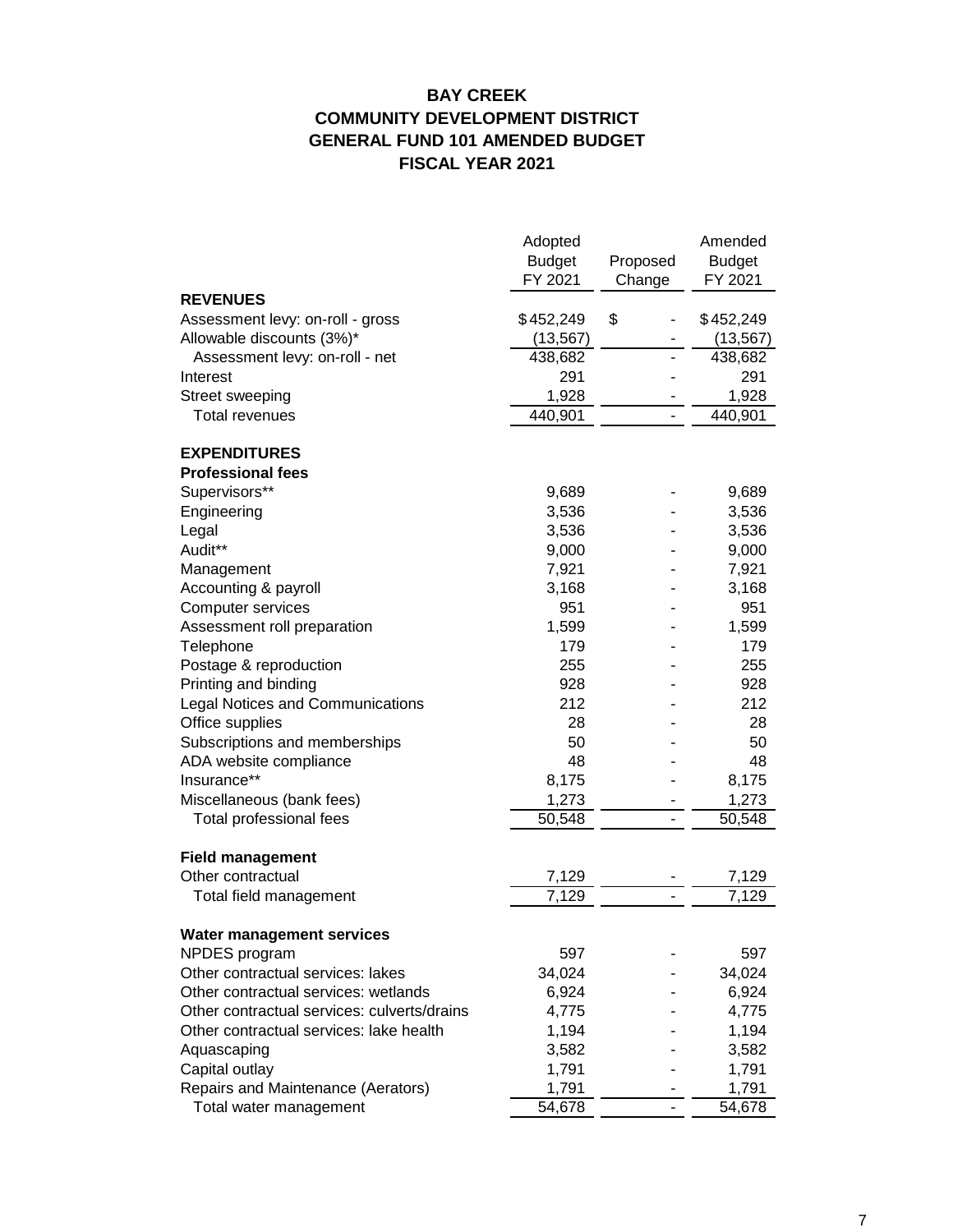# **BAY CREEK COMMUNITY DEVELOPMENT DISTRICT GENERAL FUND 101 AMENDED BUDGET FISCAL YEAR 2021**

|                                      | Adopted       |          | Amended       |
|--------------------------------------|---------------|----------|---------------|
|                                      | <b>Budget</b> | Proposed | <b>Budget</b> |
|                                      | FY 2021       | Change   | FY 2021       |
| <b>EXPENDITURES (continued)</b>      |               |          |               |
| <b>Street lighting</b>               |               |          |               |
| <b>Contractual Services</b>          | 7,544         |          | 7,544         |
| Electricity                          | 7,355         |          | 7,355         |
| Total street lighting                | 14,899        |          | 14,899        |
| <b>Landscape services</b>            |               |          |               |
| Supervisor                           | 20,935        |          | 20,935        |
| Personnel services                   | 174,455       |          | 174,455       |
| Other contractual- horticulturalists | 566           |          | 566           |
| Other contractual-training           | 283           |          | 283           |
| Maintenance tracking software        | 2,263         |          | 2,263         |
| Capital outlay                       | 10,373        |          | 10,373        |
| Fuel                                 | 4,149         |          | 4,149         |
| Repairs and maintenance (parts)      | 8,487         |          | 8,487         |
| Insurance                            | 2,638         |          | 2,638         |
| Minor operating equipment            | 3,772         |          | 3,772         |
| Horticulture dumpster                | 6,601         |          | 6,601         |
| Employee uniforms                    | 4,715         |          | 4,715         |
| Chemicals                            | 11,316        |          | 11,316        |
| Flower program                       | 23,575        |          | 23,575        |
| Mulch program                        | 14,522        |          | 14,522        |
| Plant replacement program            | 9,430         |          | 9,430         |
| Other contractual - tree trimming    | 1,791         |          | 1,791         |
| Fountain maintenance                 | 1,415         |          | 1,415         |
| Office operations                    | 4,715         |          | 4,715         |
| Monument maintenance                 | 3,772         |          | 3,772         |
| Total landscape services             | 309,773       |          | 309,773       |
| <b>Roadway services</b>              |               |          |               |
| Personnel                            | 1,430         |          | 1,430         |
| Repairs and maintenance - parts      | 1,415         |          | 1,415         |
| Insurance                            | 283           |          | 283           |
| Total roadway services               | 3,128         |          | 3,128         |